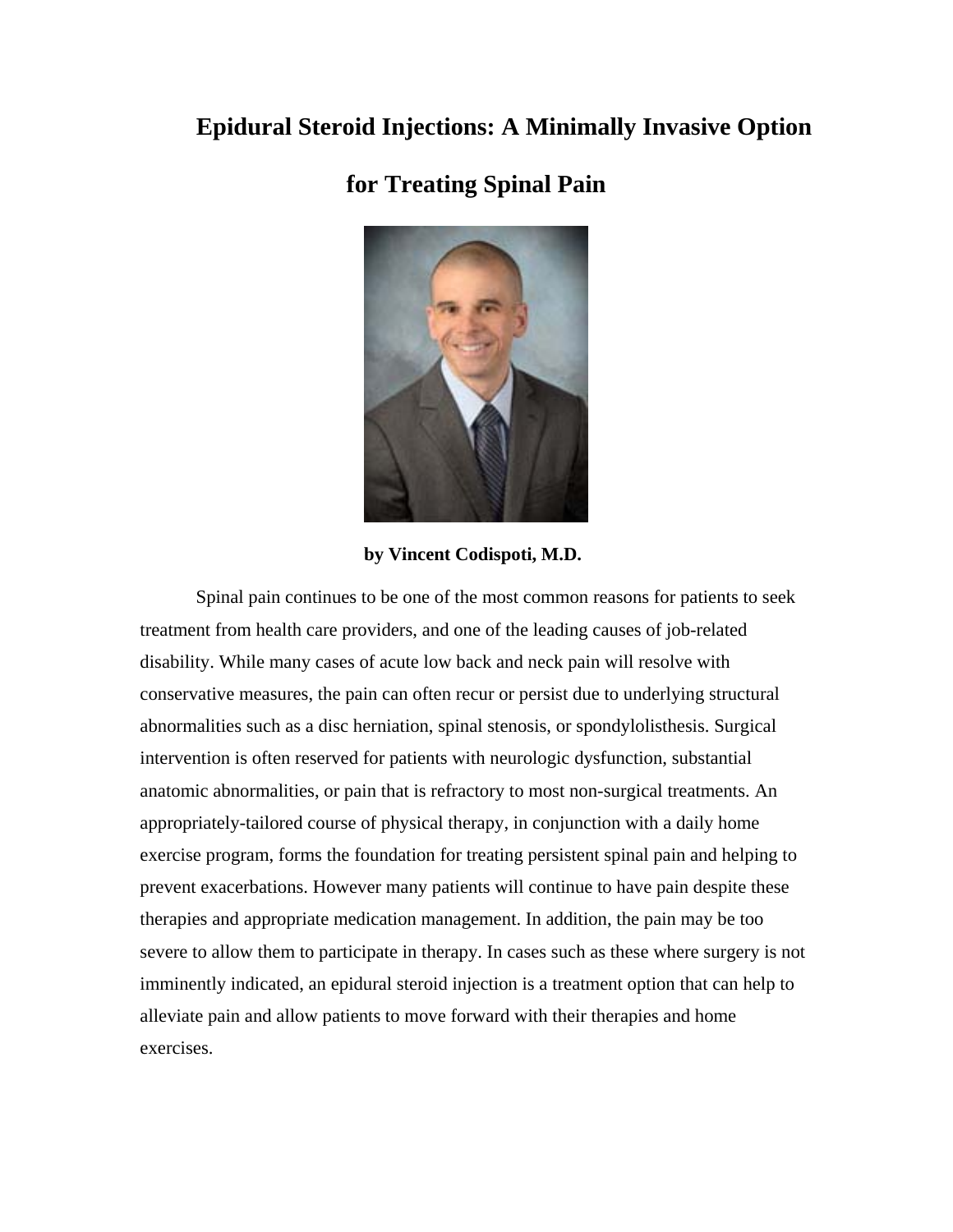An epidural steroid injection is a very safe and minimally invasive procedure, performed in carefully-controlled and monitored conditions under fluoroscopic guidance. A combination of corticosteroid and a small amount of local anesthetic and saline is deposited into the epidural space using one of several different approaches. There are several mechanisms of action through which the corticosteroid exerts an analgesic effect. The most well-documented of these is the inhibition of phospholipase A2, which is an inflammatory enzyme that is present in elevated concentrations in degenerated and herniated intervertebral disks. It is a rate-limiting factor and principal substrate in multiple inflammatory pathways. In addition, corticosteroids may also inhibit pain by suppressing conduction in injured nerves and normal pain fibers. There are additional mechanisms through which the local anesthetic is thought to help with pain relief, to include a "washout" effect of the inflammatory mediators.

Epidural steroid injections have been shown to provide short-term relief in wellselected patients, particularly those with radicular pain. The majority of patients with radiculopathy will recover within 6 months, and can experience resorption of disc material within 1 year of presentation. One of the most appealing aspects of an epidural steroid injection is that it can provide pain relief while intrinsic recovery mechanisms take place. This in turn provides the patient with a window of opportunity to progress with their physical therapy program and home exercises, and can decrease the likelihood that pain will impede this process. For patients with recurrent pain as a result of more chronic conditions such as spinal stenosis, a periodic injection can be used as part of a more comprehensive treatment plan to manage exacerbations. In addition, lumbar epidural steroid injections utilizing a transforaminal route can provide diagnostic information, as the injectate is placed into the neuroforamen corresponding to a specific nerve root. While providing potential therapeutic benefit, this can also help clarify whether the nerve root is contributing to a patient's pain complex, especially if other potential etiologies are being considered.

Patients with persistent or recurrent spinal or radicular pain may be candidates for an epidural steroid injection. However they should first be evaluated by an appropriatelytrained spinal interventionalist. In addition to the patient's clinical presentation, a careful review of their imaging, medical co-morbidities and medications (particularly anti